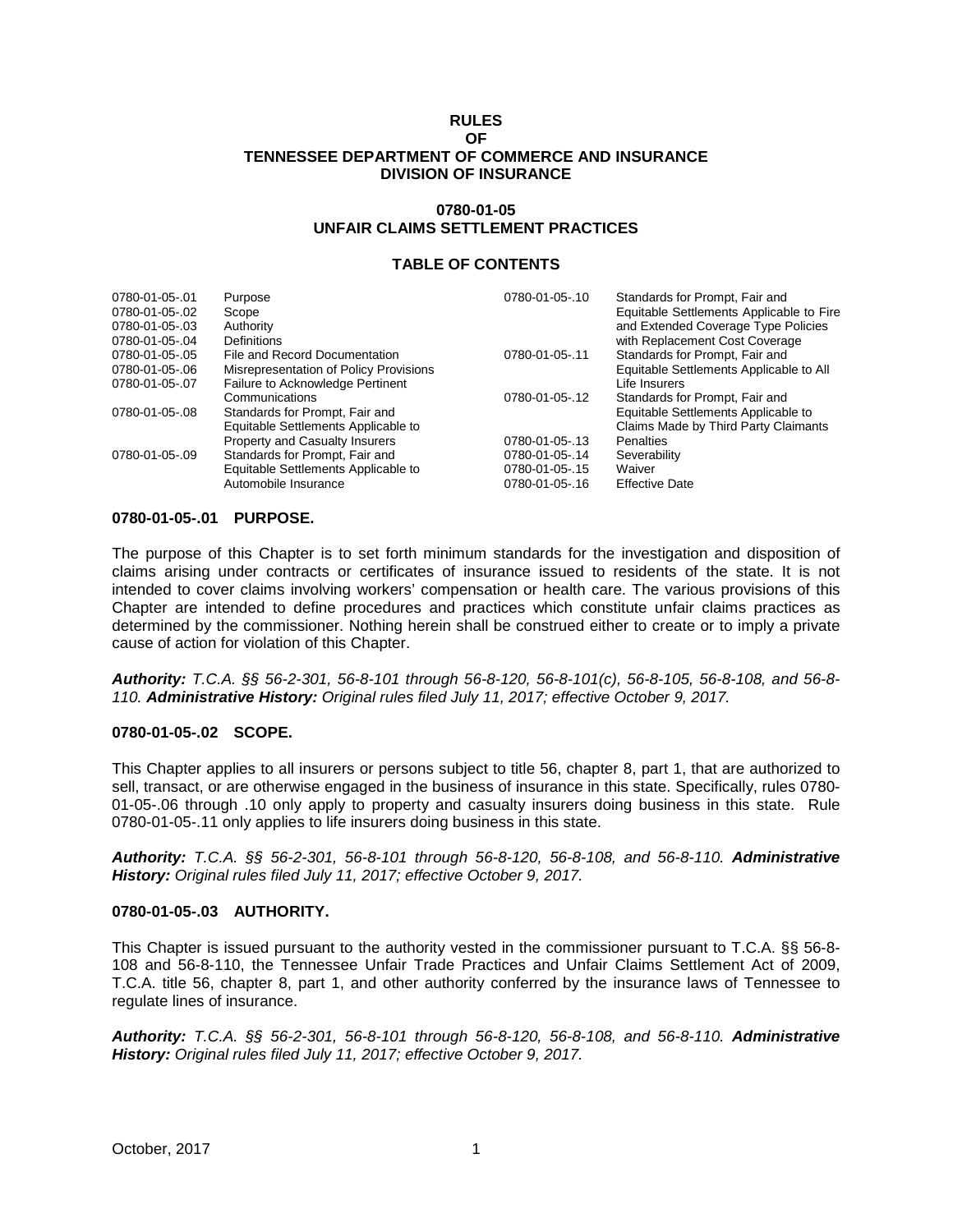## **0780-01-05-.04 DEFINITIONS.**

All definitions contained in the Tennessee Unfair Trade Practices and Unfair Claims Settlement Act of 2009, T.C.A. title 56, chapter 8, part 1, are hereby incorporated by reference. As otherwise used in this Chapter, the following definitions apply unless otherwise specifically defined herein:

- (1) "Beneficiary" means the party entitled to receive the proceeds or benefits occurring under the policy of the insured;
- (2) "Claim" means:
	- (a) 1. An oral, written, or electronic submission for payment that is filed by an insured, on behalf of an insured, or by a third party where the insurer accepts such claims, in accordance with the insurer's reasonable submission standards; and
		- 2. Is sufficient to reasonably establish contractual liability for payment on the part of the insurer;
	- (b) For the purposes of T.C.A. § 56-8-105, a "claim" does not mean an inquiry by an insured as to the existence of coverage or how a potential claim may affect future premiums or renewability of coverage;
- (3) "Claim file" means any retrievable electronic file, paper file, or combination of both, relative to a specific claim made by or on behalf of a claimant with an insurer;
- (4) "Commissioner" means the commissioner of the department of commerce and insurance;
- (5) "Days" means calendar days unless otherwise noted;
- (6) "Department" means the department of commerce and insurance;
- (7) "Documentation" or "to be documented" includes, but is not limited to, all pertinent communications, transactions, notes, work papers, claim forms, bills and explanation of benefits forms relative to the claim;
- (8) "First party claimant" means an individual, corporation, association, partnership or other legal entity asserting a right to payment directly against an insurer under an insurance policy or insurance contract arising out of the occurrence of the contingency or loss covered by the policy or contract;
- (9) "Inquiry" means any communication to an insurance company by an insured or by an insurance producer on behalf of an insured, regarding general terms and conditions of the insured's personal residential property policy, including a communication concerning whether an insured's personal residential property policy provides coverage for a type of event or the process for filing a claim;
- (10) "Insurance producer" or "producer" means a person required to be licensed under the laws of this state to sell, solicit or negotiate insurance under title 56, chapter 6, part 1;
- (11) "Investigation" means all activities of an insurer directly or indirectly related to the determination of liabilities under coverages afforded by an insurance policy or insurance contract;
- (12) "Notification of claim" or "notice of claim" means any notification, in writing or other means acceptable under the terms of an insurance policy, to an insurer or its producer by a claimant, which reasonably apprises the insurer of the facts pertinent to a claim;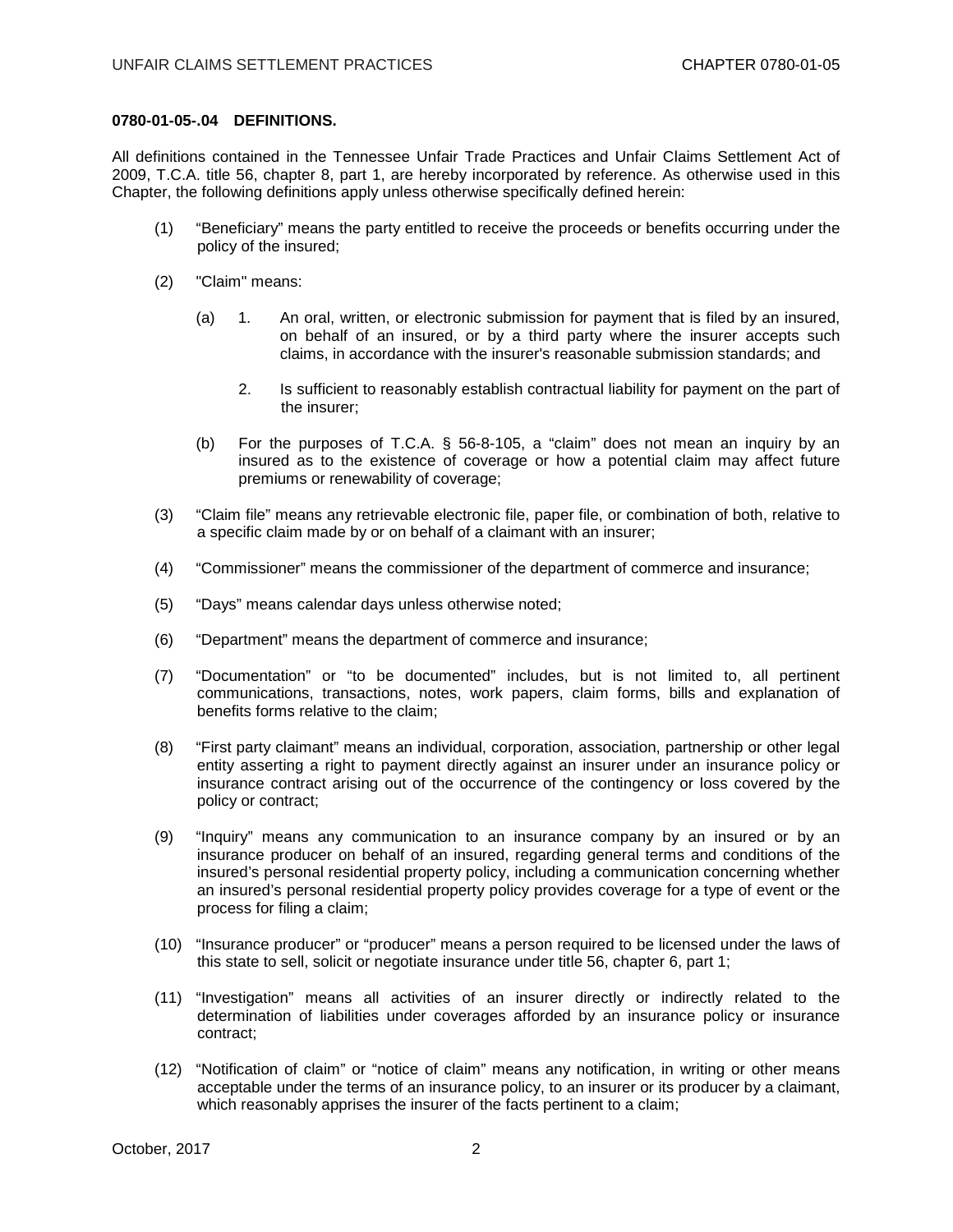(Rule 0780-01-05-.04, continued)

- (13) "Personal residential property policy" means a homeowners insurance policy or a policy otherwise described in T.C.A. §§ 56-5-102(7)(A) and (B);
- (14) "Proof of loss" means written proofs, such as claim forms, or other reasonable evidence of the claim that is required of insureds or beneficiaries submitting the claims;
- (15) "Reasonable explanation" means information sufficient to enable the insured or beneficiary to compare the allowable benefits with policy provisions and determine whether proper payment has been made;
- (16) "Third party claimant" means any person asserting a claim against any person under a policy or certificate of an insurer; and
- (17) "Written communication" includes all correspondence, regardless of source or type, that is materially related to the handling of the claim. Written communication also includes electronic mail (email) when requested by the claimant and when accepted by the insurer. Written communication does not include any privileged communication that is prepared by an attorney employed or retained by an insurer, including, but not limited to, work product or legal opinions.

*Authority: T.C.A. §§ 56-2-301, 56-5-302(7)(A) and (B), 56-6-102, 56-7-3403, 56-8-101 through 56-8-120, 56-8-102, 56-8-108, and 56-8-110. Administrative History: Original rules filed July 11, 2017; effective October 9, 2017.*

## **0780-01-05-.05 FILE AND RECORD DOCUMENTATION.**

Each insurer's claim files for policies or certificates are subject to examination by the commissioner or his or her duly appointed designees. To aid in such examination:

- (1) The insurer shall maintain claim data that is accessible and retrievable for examination. An insurer shall be able to provide the claim number, line of coverage, date of loss, date of payment of the claim, date of denial or date closed without payment. This data must be available for all open and closed claim files for the current year and the five (5) preceding years.
- (2) Documentation shall be contained in each claim file in order to permit reconstruction of the insurer's activities relative to each claim.
- (3) Each relevant document within the claim file shall be noted as to date received, date processed, or date mailed.
- (4) For those insurers that do not maintain hard copy files, claim files must be accessible from cathode ray tube (CRT), micrographics, magnetic tape, electronic databases, or other electronic storage formats, and be capable of duplication to hard copy.

*Authority: T.C.A. §§ 56-1-103, 56-1-106, 56-1-408, 56-1-409, 56-1-410, 56-2-301, 56-8-101 through 56- 8-120, 56-8-104(10), 56-8-107, 56-8-108, and 56-8-110. Administrative History: Original rules filed July 11, 2017; effective October 9, 2017.*

### **0780-01-05-.06 MISREPRESENTATION OF POLICY PROVISIONS.**

(1) No insurer shall fail to fully disclose, upon request, to first party claimants all pertinent benefits, coverages or other provisions of a policy or contract under which a claim is presented.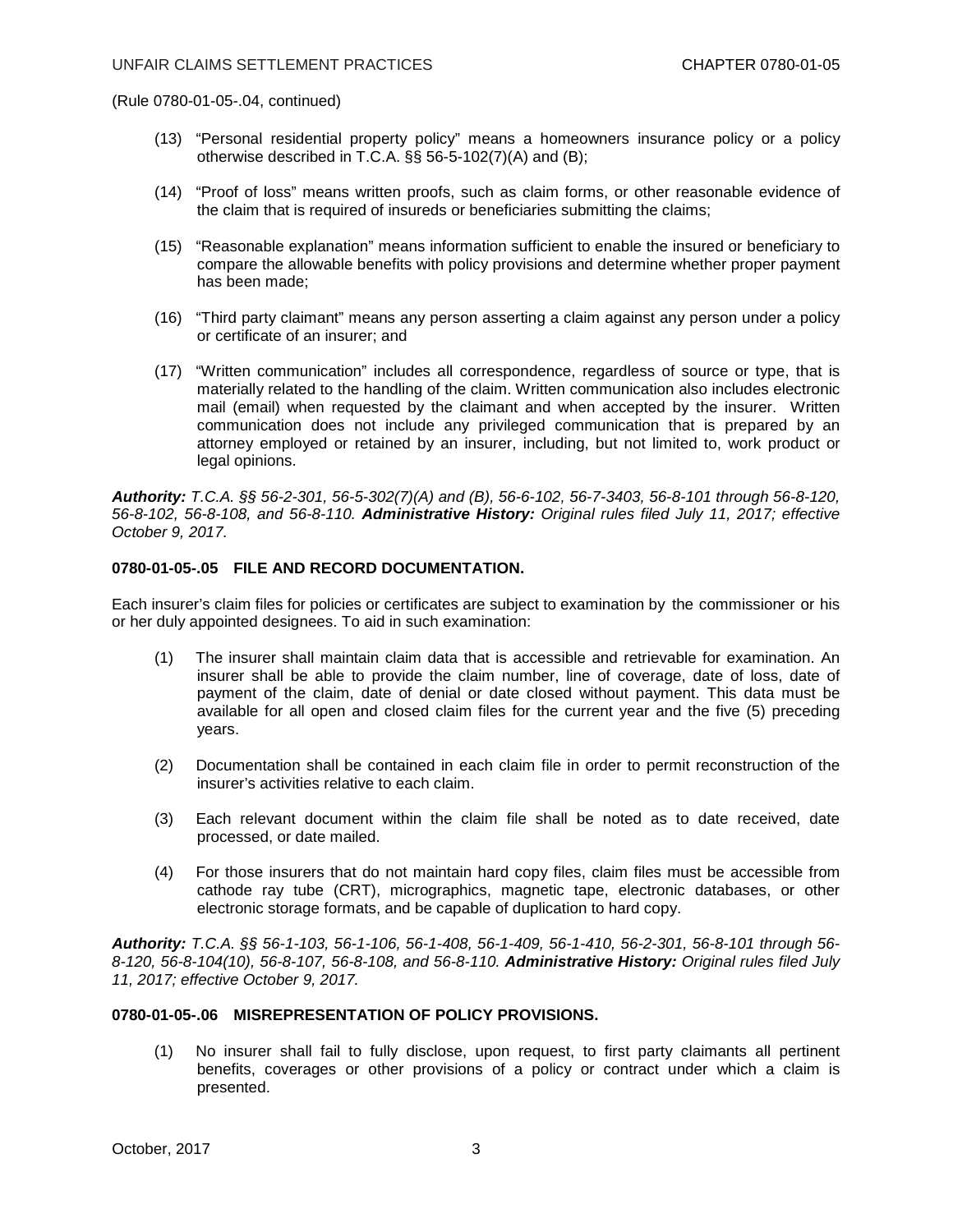(Rule 0780-01-05-.06, continued)

- (2) No producer shall misrepresent to named insureds benefits, coverages or other provisions of any insurance policy or insurance contract when such benefits, coverages or other provisions are pertinent to a claim.
- (3) A claim shall not be denied on the basis of failure to provide access to property unless provided for under the terms of the policy and documented in the claim file.
- (4) No insurer shall deny a claim based upon the failure of a first party claimant to give written notice of loss within a specified time limit unless the written notice is a written policy condition.
- (5) No insurer shall indicate to a first party claimant on a payment draft, check, or in any accompanying letter that said payment is "final" or "a release" of any claim unless the policy limit has been paid or there has been a compromise settlement agreed to by the first party claimant and the insurer as to coverage and amount payable under the contract.
- (6) No insurer shall issue checks or drafts in partial settlement of a loss or claim under a specific coverage that contains language purporting to release the insurer or its insured from total liability.

*Authority: T.C.A. §§ 56-2-301, 56-8-101 through 56-8-120, 56-8-104, 56-8-105, 56-8-108, and 56-8-110. Administrative History: Original rules filed July 11, 2017; effective October 9, 2017.*

## **0780-01-05-.07 FAILURE TO ACKNOWLEDGE PERTINENT COMMUNICATIONS.**

- (1) Every insurer, upon receiving notification of a claim, shall, within thirty (30) days, acknowledge the receipt of such notice unless payment is made within that period of time. If an acknowledgement is made by means other than writing, an appropriate notation of the acknowledgement shall be made in the claim file of the insurer and dated.
- (2) Pursuant to T.C.A. § 56-1-106, if the department makes a request for information from an insurer concerning a complaint filed against the insurer, the insurer must respond to the request within thirty (30) days from the date the request is received by the insurer.
- (3) An appropriate reply shall be made within thirty (30) days on all other pertinent communications from a first party claimant which reasonably suggest that a response is expected.
- (4) Every insurer, upon receiving notification of claim, shall promptly provide necessary claim forms, instructions and reasonable assistance so that first party claimants can comply with the policy conditions and the insurer's reasonable requirements. Compliance with this paragraph within thirty (30) days of notification of a claim shall constitute compliance with paragraph 0780-01-05-.07(1).

*Authority: T.C.A. §§ 56-1-106, 56-2-301, 56-8-101 through 56-8-120, 56-8-105, 56-8-108, and 56-8-110. Administrative History: Original rules filed July 11, 2017; effective October 9, 2017.*

## **0780-01-05-.08 STANDARDS FOR PROMPT, FAIR AND EQUITABLE SETTLEMENTS APPLICABLE TO PROPERTY AND CASUALTY INSURERS.**

(1) Within sixty (60) days after receipt by the insurer of properly completed and executed proofs of loss and such information or documents required under the policy, the first party claimant shall be advised of the acceptance or denial of liability for the claim by the insurer. No insurer shall deny a claim without providing a basis for the denial. Upon request, any denial must be given to the first party claimant in writing and the claim file of the insurer shall contain documentation of the denial as required by rule 0780-01-05-.05.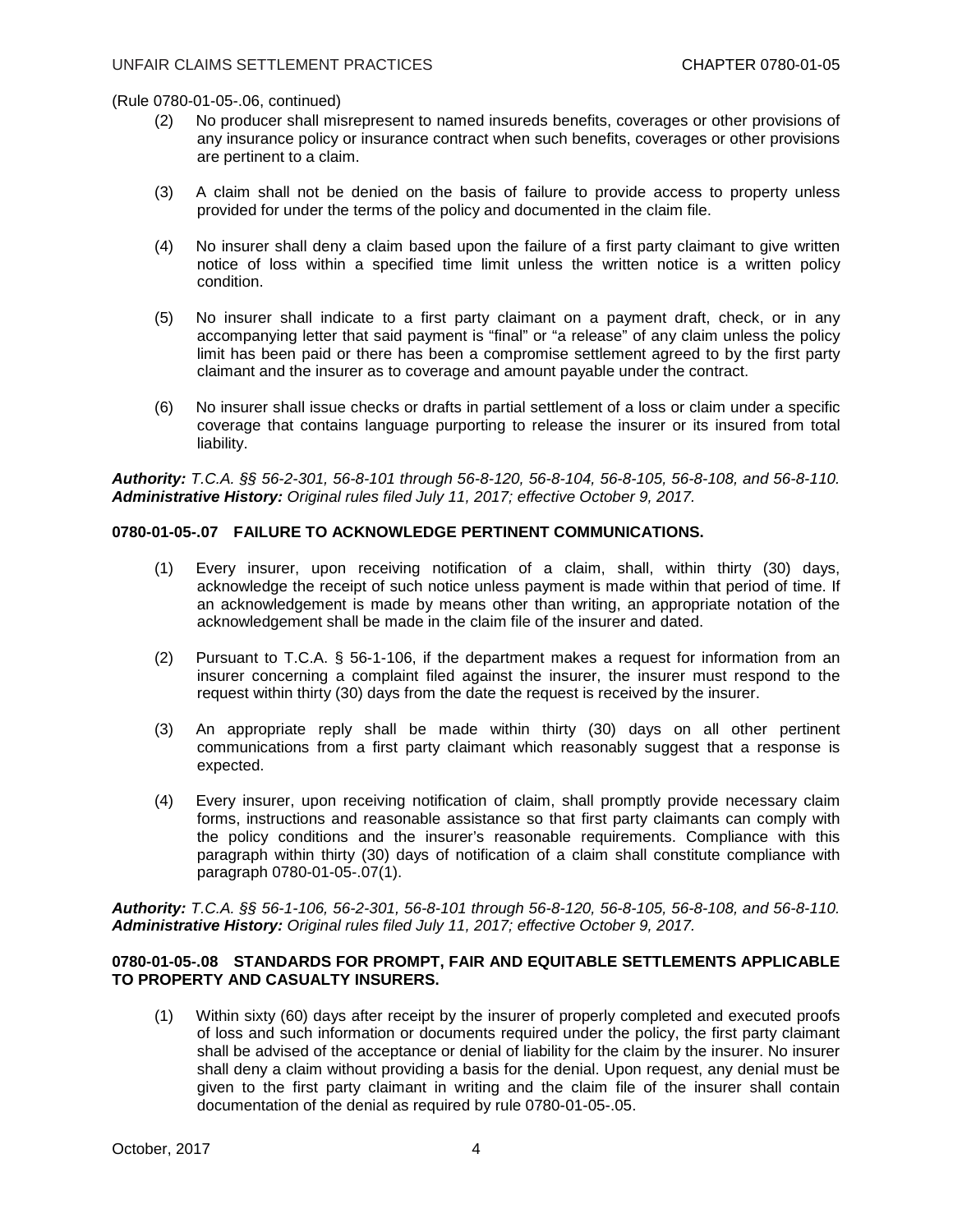(Rule 0780-01-05-.08, continued)

- (a) Where there is a reasonable basis supported by specific information available for review by the department that the first party claimant has fraudulently caused, contributed to, or misrepresented the loss, the insurer is relieved from the requirements of paragraph 0780-01-05-.08(1); provided, however, that the first party claimant shall be advised of the acceptance or denial of liability for the claim within a reasonable time for full investigation after receipt by the insurer of a properly completed and executed proof of loss.
- (2) If the insurer needs more time to determine whether liability for a first party claim should be accepted or denied, it shall so notify the first party claimant within sixty (60) days after receipt of the proofs of loss and such information or documents required under the policy, giving the reasons more time is needed. If the investigation remains incomplete, the insurer shall, sixty (60) days from the initial notification and every sixty (60) days thereafter, send to the first party claimant a letter setting forth the reasons additional time is needed for investigation.
	- (a) Where there is a reasonable basis supported by specific information available for review by the department for suspecting that the first party claimant has fraudulently caused, contributed to, or misrepresented the loss, the insurer is relieved from the requirements of paragraph 0780-01-05-.08(2); provided, however, that the claimant shall be advised of the acceptance or denial of liability for the claim by the insurer within a reasonable time for full investigation after receipt by the insurer of a properly completed and executed proof of loss.
- (3) The insurer shall, within thirty (30) days after concluding a coverage investigation, notify the first party claimant of the findings of the investigation. Paragraphs 0780-01-05-.08(1) and (2) shall apply at the time the notice of investigation closure is sent.
- (4) Insurers shall not fail to settle first party claims on the basis that responsibility for payment should be assumed by others except as may otherwise be provided by policy provisions.
- (5) Insurers shall give notice of an applicable statute of limitations to first party claimants at least thirty (30) days before the date on which such statute of limitations may expire.
- (6) The insurer shall tender payment within thirty (30) days of affirmation of liability, if the amount of the claim is determined and not in dispute, unless the policyholder does not want payment within thirty (30) days.
- (7) No insurer shall request or require any insured to submit to a polygraph examination unless authorized under the applicable insurance contracts and state law.
- (8) If, after an insurer denies a claim in its entirety, the first party claimant objects in writing to such denial, the insurer shall notify the first party claimant in writing that he or she may file a complaint with the department, Consumer Insurance Services, 500 James Robertson Parkway, Nashville, Tennessee 37243, 1-800-342-4029, or may submit the complaint request for review electronically to that section's complaint link for insurance complaints, currently found at: https://tn.gov/commerce/topic/commerce-file-a-complaint.
- (9) An insurer shall notify a policyholder of his or her right to choose a vendor to complete repairs of damages covered under the policy, unless use of a specified vendor is provided pursuant to the terms of the policy. If a notice is made by means other than writing, an appropriate notation of the notice shall be made in the claim file of the insurer and dated.
- (10) No insurer shall cancel a personal residential property policy in effect for sixty (60) days or more, if the sole reason for the cancellation of the policy is that a claim is pending with the insurer.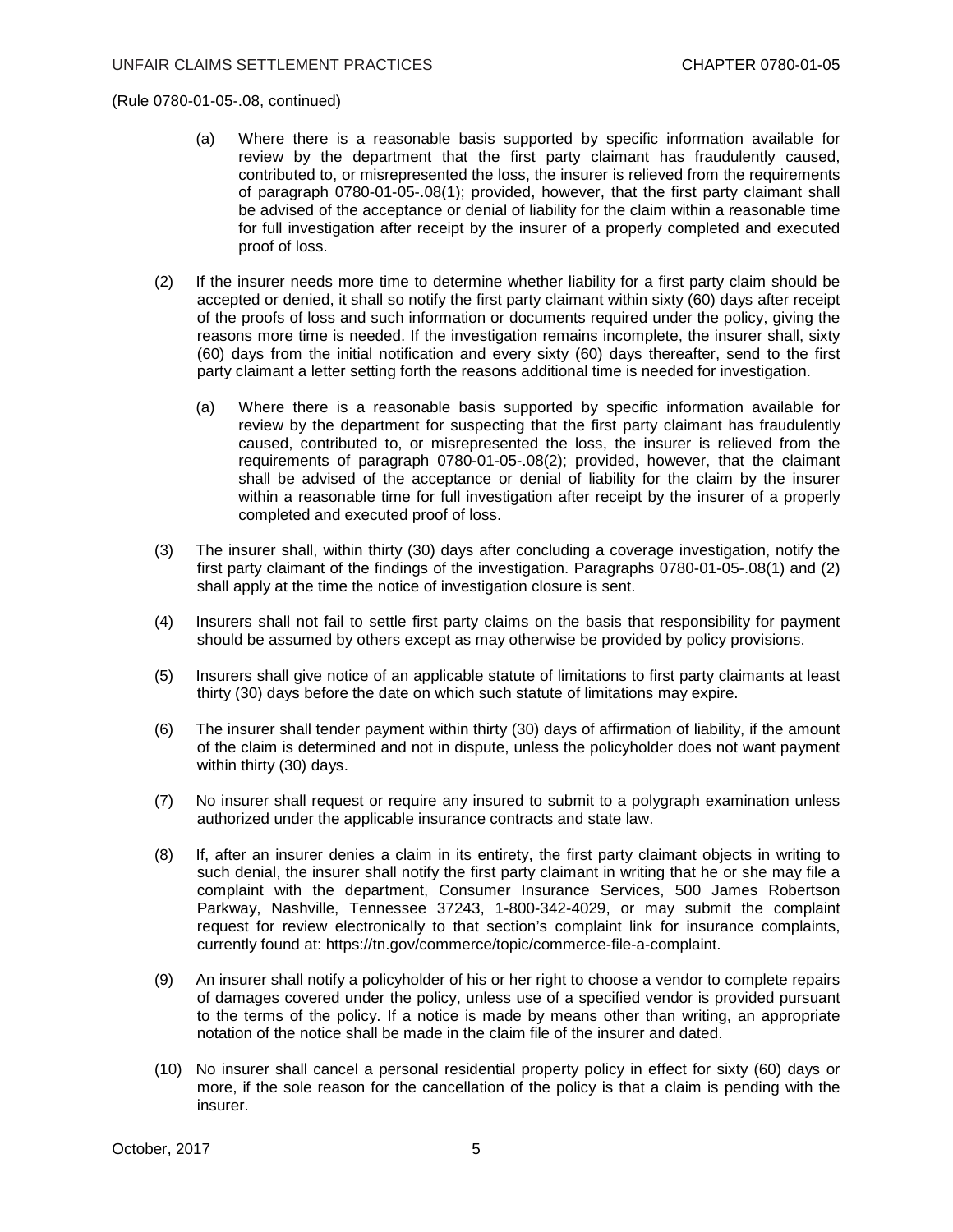(Rule 0780-01-05-.08, continued)

(11) Pursuant to T.C.A. § 56-7-113, no insurance company shall increase a premium or cancel a personal residential property policy solely on the basis of an inquiry or inquiries by an insured regarding the insured's personal residential property policy or a loss under the policy.

*Authority: T.C.A. §§ 56-2-201, 56-2-202, 56-2-301, 56-7-113, 56-8-101 through 56-8-120, 56-8-105, 56- 8-108, and 56-8-110. Administrative History: Original rules filed July 11, 2017; effective October 9, 2017.*

## **0780-01-05-.09 STANDARDS FOR PROMPT, FAIR AND EQUITABLE SETTLEMENTS APPLICABLE TO AUTOMOBILE INSURANCE.**

- (1) When the insurance policy provides for the adjustment and settlement of first party automobile total losses on the basis of actual cash value or replacement with another of like kind and quality, one of the following methods shall apply at the discretion of the insurer:
	- (a) The insurer may elect to offer a replacement automobile that is at least comparable in that it will be by the same manufacturer, same or newer year, similar body style, similar options and mileage as the insured vehicle and in as good or better overall condition and available for inspection at a licensed dealer within a reasonable distance of the insured's residence. The insurer shall pay all applicable taxes, license fees and other fees incident to transfer of evidence of ownership of the automobile, paid at no cost other than any deductible provided in the policy. The offer and any rejection thereof must be documented in the claim file.
	- (b) The insurer may elect a cash settlement based upon the actual cost, less any deductible provided in the policy, to purchase a comparable automobile including all applicable taxes, license fees and other fees incident to transfer of evidence of ownership of a comparable automobile. Such cost may be derived from:
		- 1. The cost of two or more comparable automobiles in the local market area when comparable automobiles are available or were available within the last ninety (90) days to consumers in the local market area; or
		- 2. The cost of two (2) or more comparable automobiles in areas proximate to the local market area, including the closest major metropolitan areas within or without the state, that are available or were available within the last ninety (90) days to consumers when comparable automobiles are not available in the local market area pursuant to part 0780-01-05-.09(1)(b)1. above; or
		- 3. One (1) of two (2) or more quotations obtained by the insurer from two (2) or more licensed dealers located within the local market area when the cost of comparable automobiles are not available pursuant to parts 0780-01-05- .09(1)(b)1. and (1)(b)2. above; or
		- 4. Any source for determining statistically valid fair market values that meet all of the following criteria:
			- (i) The source shall give primary consideration to the values of vehicles in the local market area and may consider data on vehicles outside the area;
			- (ii) The source's database shall produce values for at least eighty-five percent (85%) of all makes and models for the last fifteen (15) model years, taking into account the values of all major options for such vehicles; and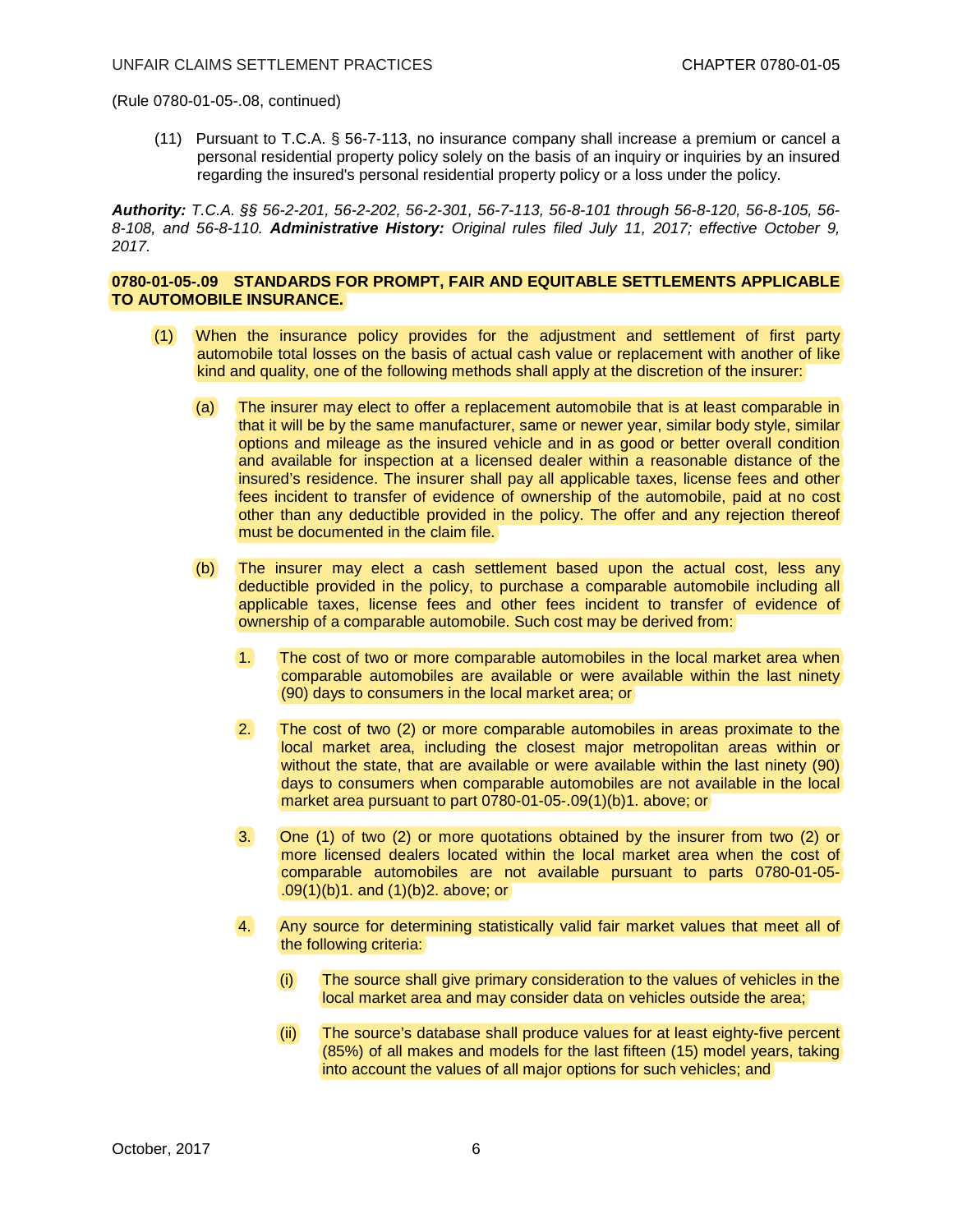(Rule 0780-01-05-.09, continued)

- (iii) The source shall produce fair market values based on current data available from the area surrounding the location where the insured vehicle was principally garaged or a necessary expansion of parameters (such as time and area) to assure statistical validity.
- (c) When a first party claimant's automobile total loss is settled on a basis which deviates from the methods described in subparagraphs 0780-01-05-.09(1)(a) and (1)(b), the deviation must be supported by documentation giving particulars of the automobile condition. Any deductions from the cost, including deduction for salvage, must be as specific as reasonably possible, and specific and appropriate as to dollar amount, and shall be documented in the claim file as required by rule 0780-01-05-.05. The basis for the settlement shall be fully explained to the first party claimant.
- (2) Insurers shall not require a first party claimant to travel an unreasonable distance either to inspect a replacement automobile, to obtain a repair estimate or to have the automobile repaired at a specific repair shop.
- (3) Insurers shall, upon the first party claimant's request, include the first party claimant's deductible, if any, in subrogation demands. Subrogation recoveries shall be shared on a proportionate basis with the first party claimant, unless the deductible amount has been otherwise recovered. No deduction for expenses can be made from the deductible recovery unless an outside attorney is retained to collect such recovery. The deduction may then be for only a pro rata share of the allocated loss adjustment expense.
- (4) Vehicle Repairs. If partial losses are settled on the basis of a written estimate prepared by or for the insurer, the insurer shall supply the insured a copy of the estimate upon which the settlement is based. The estimate prepared by or for the insurer shall be reasonable, in accordance with applicable policy provisions, and of an amount which will allow for repairs to be made in a workmanlike manner. If the insured subsequently claims, based upon a written estimate which he or she obtains, that necessary repairs will exceed the written estimate prepared by or for the insurer, and differences remain unresolved during the course of the repair or negotiation process, the insurer shall:
	- (a) Pay the difference between the written estimate and a higher estimate obtained by the insured; or
	- (b) Promptly provide the insured with the name of at least one (1) repair shop in areas proximate to the local market area, including the closest major metropolitan areas within or without the state, that will make the repairs for the amount of the written estimate, not considering the cost of supplemental or additional repairs which may be uncovered as part of the repair process. The insurer shall assure that such repairs provided by such repairers designated by the insurer are performed in a workmanlike manner. The insurer shall maintain documentation of all such communications. If such communication is made by means other than writing, an appropriate notation of the communication shall be made in the claim file of the insurer and dated.
- (5) When the amount claimed is reduced because of betterment or depreciation, all information for such reduction shall be contained in the claim file. The deductions shall be itemized and specified as to dollar amount and shall be appropriate for the amount of deductions.
- (6) When the insurer elects to repair and designates a specific repair shop for automobile repairs, the insurer shall cause the damaged automobile to be restored to its condition prior to the loss at no additional cost to the claimant other than as stated in the policy and within a reasonable period of time.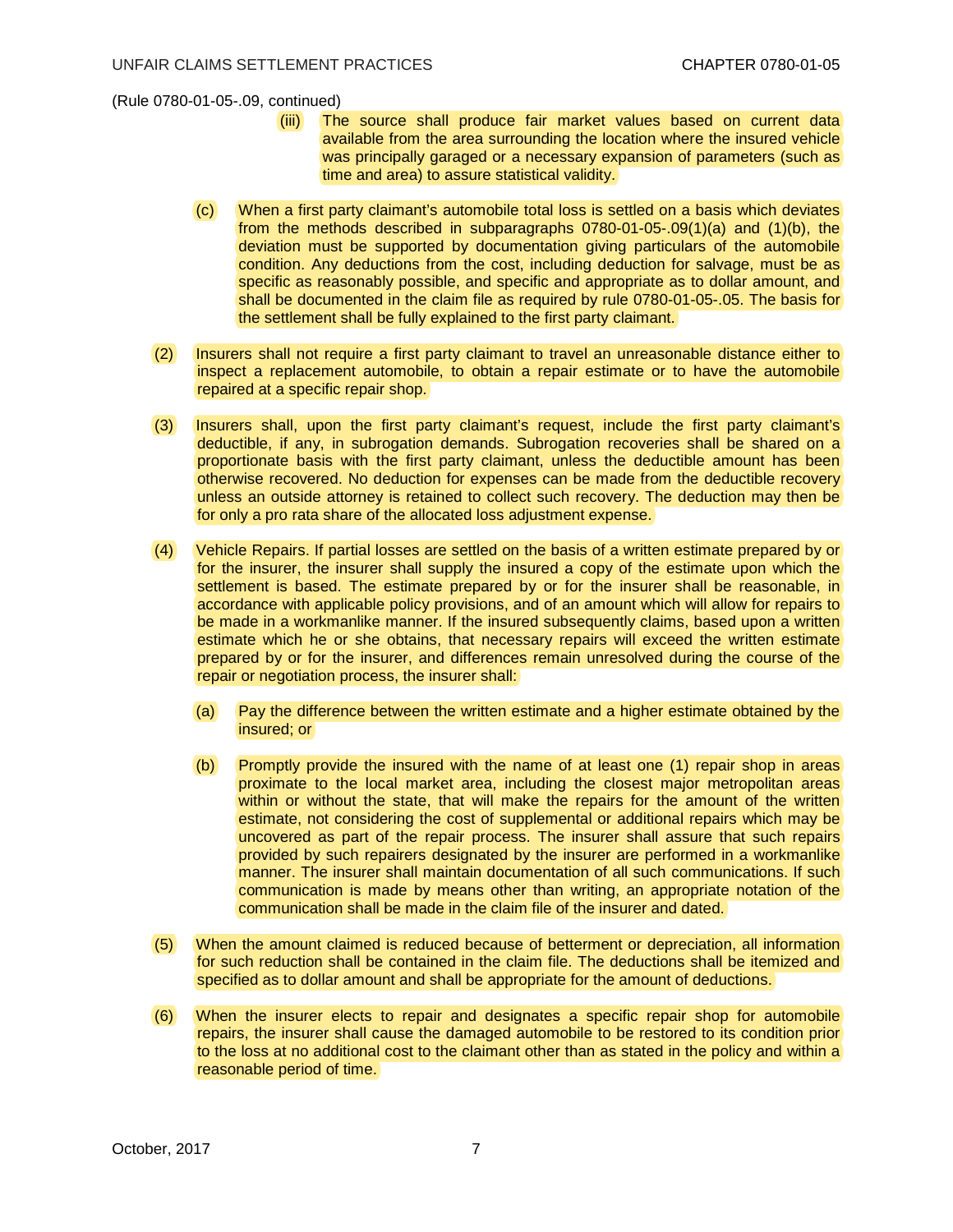(Rule 0780-01-05-.09, continued)

- (7) Towing. Unless the insurer has provided an insured with the name of a specific towing company or provides a roadside assistance program, prior to the insured's use of another towing company, the insurer shall pay any and all reasonable towing charges irrespective of the towing company used by the insured, subject to any applicable policy provisions.
- (8) Storage. The insurer shall provide reasonable notice to an insured prior to termination of payment for reasonable automobile storage charges and documentation of the denial as required by rule 0780-01-05-.05. Such insurer shall provide reasonable time for the insured to remove the vehicle from storage prior to the termination of payment, subject to any applicable policy provisions.
- (9) Betterment deductions are allowable only if the deductions:
	- (a) Reflect a measurable decrease in market value attributable to the poorer condition of, or prior damage to, the vehicle;
	- (b) Any deductions set forth in subparagraph 0780-01-05-.09(9)(a) above must be measurable, itemized, specified as to dollar amount, and documented in the claim file; and
	- (c) No insurer shall require the insured or first party claimant to supply parts for replacement.

*Authority: T.C.A. §§ 56-2-301, 56-8-101 through 56-8-120, 56-8-105, 56-8-108, and 56-8-110. Administrative History: Original rules filed July 11, 2017; effective October 9, 2017.*

#### **0780-01-05-.10 STANDARDS FOR PROMPT, FAIR AND EQUITABLE SETTLEMENTS APPLICABLE TO FIRE AND EXTENDED COVERAGE TYPE POLICIES WITH REPLACEMENT COST COVERAGE.**

- (1) When the policy provides for the adjustment and settlement of first party losses based on replacement cost, the following shall apply:
	- (a) When a loss requires repair or replacement of an item or part, any consequential physical damage incurred in making such repair or replacement not otherwise excluded by the policy, shall be included in the loss. The insured shall not have to pay for any cost except for betterment and any applicable deductible under the policy.
	- (b) When a loss requires replacement of items and the replaced items do not match in quality, color or size, the insurer shall replace items so as to conform to a reasonably uniform appearance according to the applicable policy provisions. This applies to interior and exterior losses. The insured shall not bear any cost over the applicable deductible, if any.
- (2) Actual Cash Value:
	- (a) When the insurance policy provides for the adjustment and settlement of losses on an actual cash value basis on residential fire and extended coverage, the insurer shall determine actual cash value as follows: replacement cost of property at time of loss less depreciation, if any. Upon the insured's request, the insurer shall provide a copy of the claim file worksheets detailing any and all deductions for depreciation.
	- (b) In cases in which the insured's interest is limited because the property has nominal or no economic value, or a value disproportionate to replacement cost less depreciation, the determination of actual cash value as set forth above is not required. In such cases, the insurer shall provide, upon the insured's request, a written explanation of the basis for limiting the amount of recovery along with the amount payable under the policy.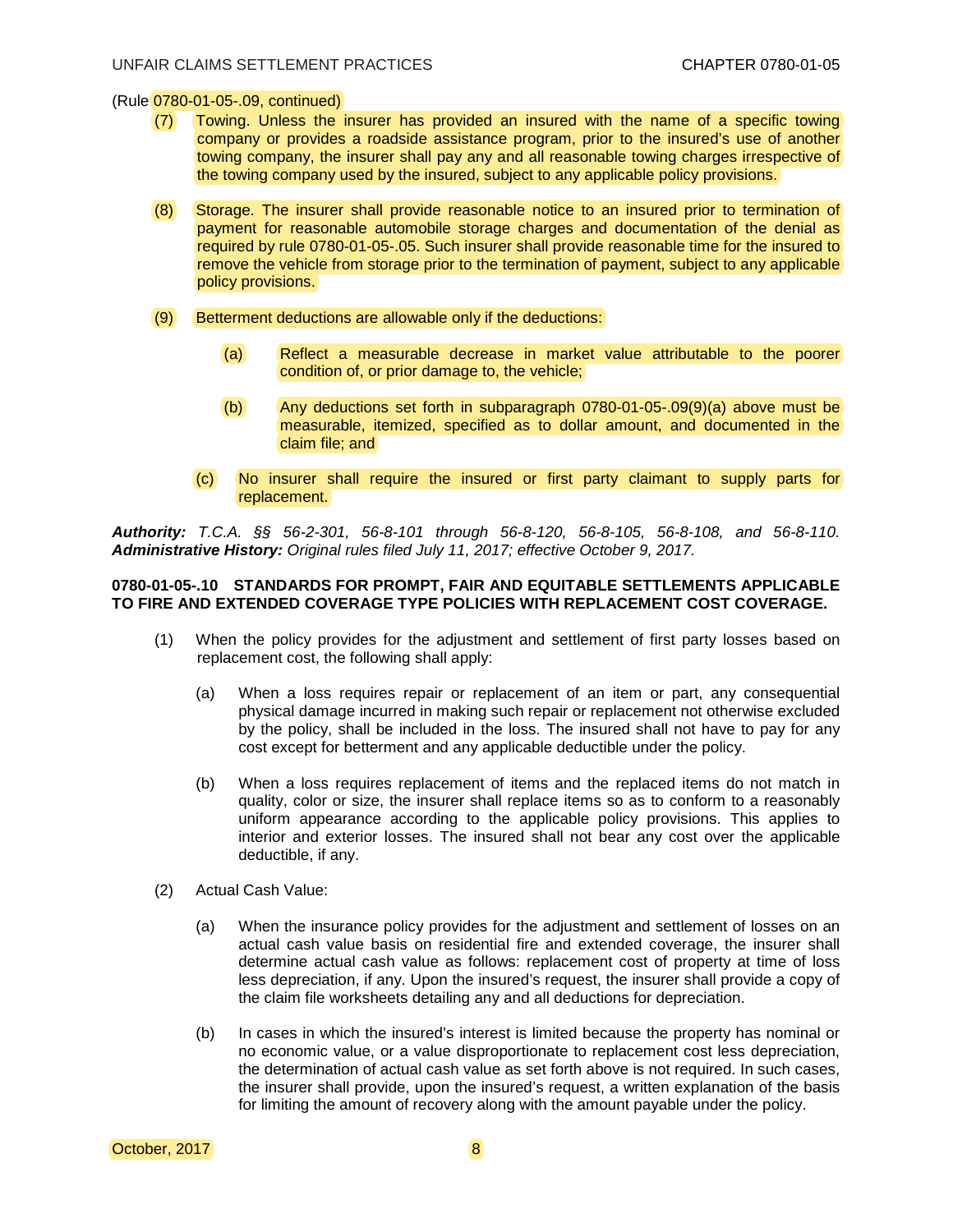(Rule 0780-01-05-.10, continued)

*Authority: T.C.A. §§ 56-2-301, 56-8-101 through 56-8-120, 56-8-108, and 56-8-110. Administrative History: Original rules filed July 11, 2017; effective October 9, 2017.*

## **0780-01-05-.11 STANDARDS FOR PROMPT, FAIR AND EQUITABLE SETTLEMENTS APPLICABLE TO ALL LIFE INSURERS.**

- (1) Every insurer, upon receiving due notification of a claim filed, shall, within thirty (30) days of the notification, provide necessary claim forms, instructions and reasonable assistance so the first party claimant can properly comply with company requirements for filing a claim.
- (2) Upon receipt of proof of loss from a first party claimant, the insurer shall begin any necessary investigation of the claim within thirty (30) days.
- (3) The insurer's standards for claims processing shall be such that notice of claim or proof of loss submitted against one policy issued by that insurer shall fulfill the insured's obligation under any and all similar policies issued by that insurer and specifically identified by the insured to the insurer to the same degree that the same form would be required under any similar policy. If additional information is required to fulfill the insured's obligation under similar policies, the insurer may request the additional information. When it is apparent to the insurer that additional benefits would be payable under an insured's policy upon additional proofs of loss, the insurer shall communicate to and cooperate with the insured in determining the extent of the insurer's additional liability. Life insurers shall also operate in accordance with T.C.A. §§ 56-7-3401 through 56-7-3406 by searching for persons as defined in T.C.A. § 56-7-3403(8) against the social security death master file (DMF) and notifying beneficiaries about potential claims such persons may have against the company.
- (4) The insurer shall affirm or deny liability on claims within a reasonable time and shall offer payment within thirty (30) days of affirmation of liability if the amount of the claim is determined and not in dispute. If portions of the claim are in dispute, the insurer shall tender payment for those portions that are not disputed within thirty (30) days.
- (5) If a claim remains unresolved for sixty (60) days from the date proof of loss is received, the insurer shall provide the insured or, when applicable, the insured's beneficiary, or the insurance producer or other designated representative responsible for communicating with the beneficiary, with a reasonable explanation for the delay. If the investigation remains incomplete, the insurer shall, sixty (60) days from the date of initial notification and every sixty (60) days thereafter, send to the claimant a letter setting forth the reasons additional time is needed for investigation.
- (6) The insurer shall acknowledge and respond within thirty (30) days to any written communications relating to a pending claim.
- (7) When a claim is denied, written notice of denial shall be sent to the first party claimant within thirty (30) days of the determination. The insurer shall reference the policy provision, condition or exclusion upon which the denial is based.
- (8) No insurer shall deny a claim upon information obtained in a telephone conversation or personal interview with any source unless the telephone conversation or personal interview is documented in the claim file.
- (9) No insurer shall indicate to a first party claimant on a payment draft, check or in any accompanying letter that said payment is "final" or "a release" of any claim unless the policy limit has been paid or there has been a compromise settlement agreed to by the first party claimant and the insurer as to coverage and amount payable under the policy.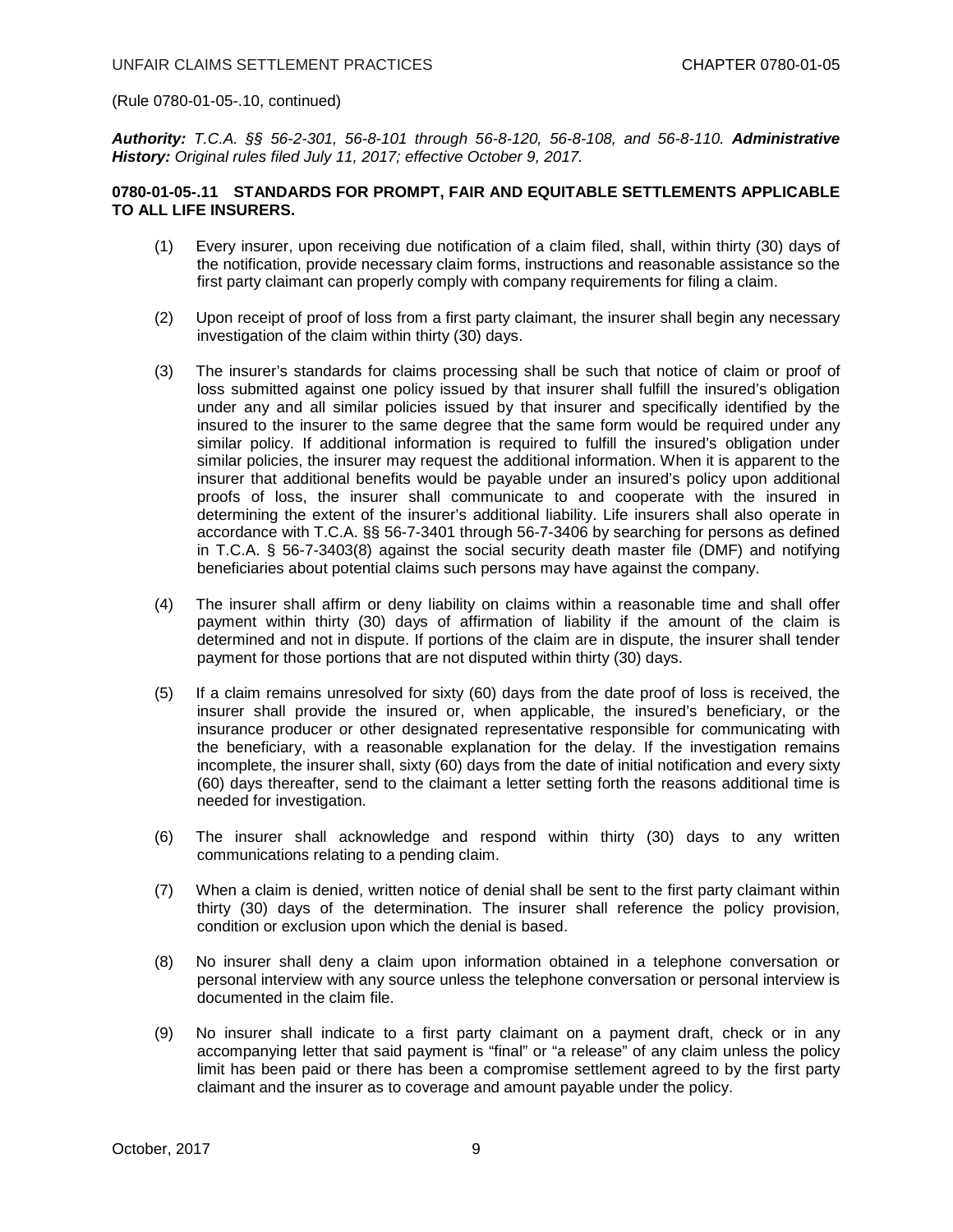(Rule 0780-01-05-.11, continued)

- (10) Pursuant to T.C.A. § 56-1-106, if the department makes a request for information from an insurer concerning a complaint filed against the insurer, the insurer must respond to the request within (30) days from the date the request is received by the insurer.
- (11) If, after an insurer denies a claim in its entirety, the first party claimant objects in writing to such denial, the insurer shall notify the first party claimant or their legally authorized representative in writing that he or she may file a complaint with the department, Consumer Insurance Services, 500 James Robertson Parkway, Nashville, Tennessee 37243, 1-800- 342-4029, or may submit the request for review electronically to that section's website, currently found at: https://tn.gov/commerce/topic/commerce-file-a-complaint.

*Authority: T.C.A. §§ 56-1-106, 56-2-301, 56-7-3401 through 56-7-3406, 56-8-101 through 56-8-120, 56- 8-105, 56-8-108, and 56-8-110. Administrative History: Original rules filed July 11, 2017; effective October 9, 2017.*

## **0780-01-05-.12 STANDARDS FOR PROMPT, FAIR AND EQUITABLE SETTLEMENTS APPLICABLE TO CLAIMS MADE BY THIRD PARTY CLAIMANTS.**

Upon receipt of notice or notification of a claim or potential claim from a third party claimant, the insurer shall notify the third party claimant in writing that he or she may obtain information regarding any actions available to a third party claimant by contacting the department, Consumer Insurance Services, 500 James Robertson Parkway, Nashville, Tennessee 37243, 1-800-342-4029, or electronically to that section's website, currently found at: https://tn.gov/commerce/topic/commerce-file-a-complaint.

*Authority: T.C.A. §§ 56-2-301, 56-8-101 through 56-8-120, 56-8-105, 56-8-108, and 56-8-110. Administrative History: Original rules filed July 11, 2017; effective October 9, 2017.*

### **0780-01-05-.13 PENALTIES.**

Violations of this Chapter shall be enforced against any person subject to the Tennessee Unfair Trade Practices and Unfair Claims Settlement Act of 2009, T.C.A. title 56, chapter 8, part 1, as provided therein, and any other applicable enforcement authority conferred by the insurance laws of Tennessee related to or incorporating violations of that Act, rules promulgated by the commissioner, or the subject matter addressed by this Chapter, including, but not limited to, T.C.A. §§ 56-2-305, 56-6-112, 56-6-410, 56-6- 910, 56-7-3405, 56-8-103, 56-8-109, 56-8-111.

*Authority: T.C.A. §§ 56-2-301, 56-2-305, 56-6-112, 56-6-410, 56-6-910, 56-7-3405, 56-8-101 through 56-8-120, 56-8-103, 56-8-108, 56-8-109, 56-8-110, and 56-8-111. Administrative History: Original rules filed July 11, 2017; effective October 9, 2017.*

# **0780-01-05-.14 SEVERABILITY.**

If any provision of this Chapter or the application thereof to any person or circumstance is for any reason held to be invalid by a court, the remainder of the Chapter and the application of such provisions to other persons or circumstances shall not be affected thereby.

*Authority: T.C.A. §§ 56-2-301, 56-8-101 through 56-8-120, 56-8-108, and 56-8-110. Administrative History: Original rules filed July 11, 2017; effective October 9, 2017.*

## **0780-01-05-.15 WAIVER.**

(1) Unless otherwise required by law, in the event of a catastrophic occurrence, as determined by the commissioner, in the State of Tennessee, the commissioner may waive the rules arising from, or otherwise affected by, the catastrophic occurrence as he or she deems necessary.